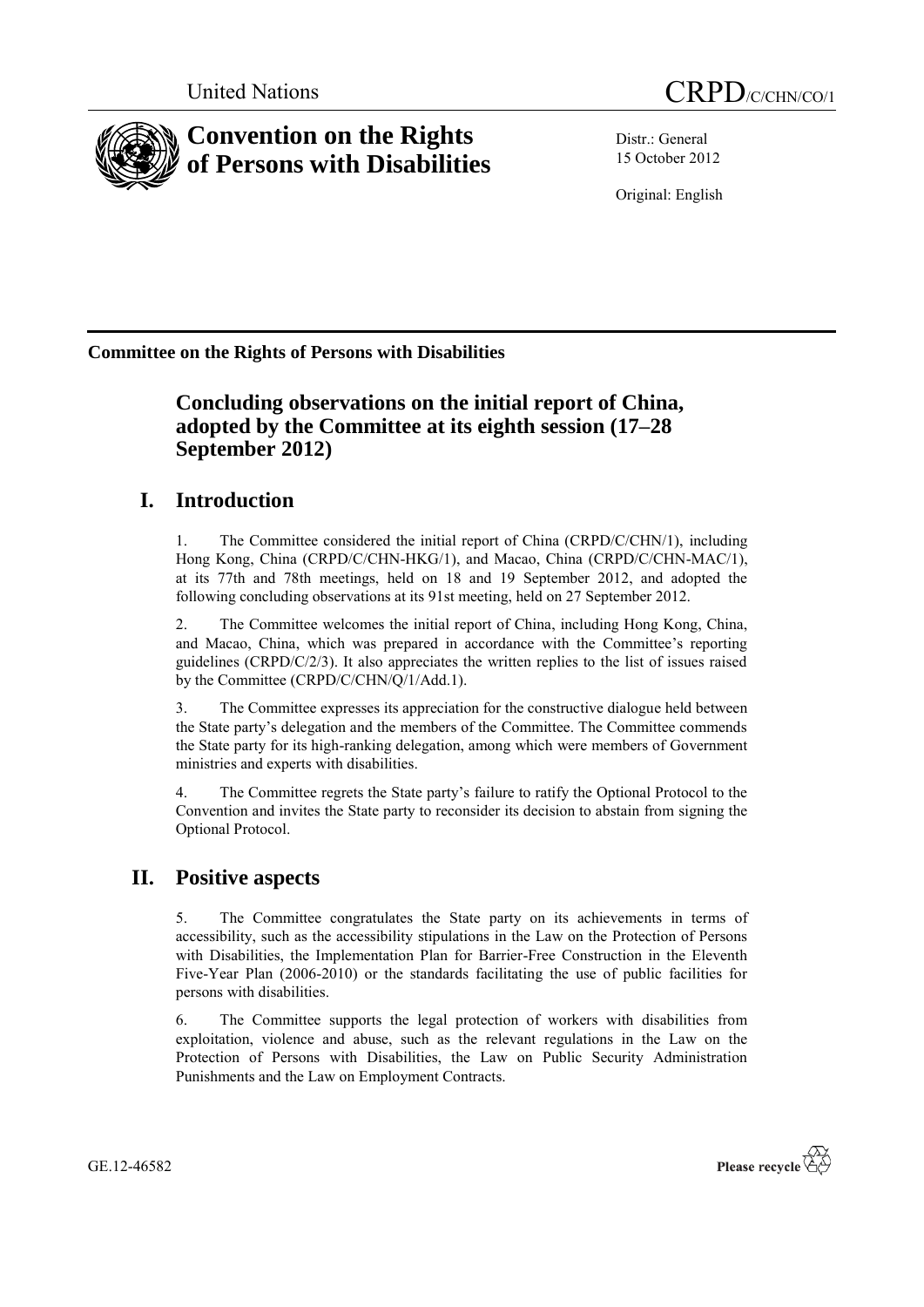7. The Committee welcomes the efforts made by the State party to implement the rights enshrined in the Convention for children with disabilities by upholding the principle of "children first" through the Programme for the Development of Chinese Children (2001– 2010) and the prohibition of discrimination against children with disabilities in the Law on the Protection of Minors.

8. The Committee commends the poverty reduction efforts undertaken by the State party, especially regarding the poverty reduction of persons with disabilities.

## **III. Principle areas of concern and recommendations**

### **A. General principles and obligations (arts. 1–4)**

9. The Committee takes note of the prevalence of the medical model of disability in both the definition of disability and the enduring terminology and language of the discourse on the status of persons with disabilities. Therefore, the Committee is concerned about the lack of a coherent and comprehensive disability strategy to implement the human rights model of disability that the Convention establishes to achieve the de facto equality of persons with disabilities and implement the rights enshrined in the Convention at all levels. The Committee is concerned that organizations of persons with disabilities outside of the China Disabled Persons' Federation are not included in the implementation of the Convention.

10. **The Committee urges the introduction of a comprehensive and inclusive national plan of action, which includes full participation of all representatives of persons with disabilities in China, to introduce the human rights model of disability into Chinese disability policy.**

### **B. Specific rights (arts. 5–30)**

#### **Equality and non-discrimination (art. 5)**

11. While commending the legal prohibition of disability-based discrimination in the State party, the Committee is concerned about the lack of a comprehensive definition of discrimination against persons with disabilities. The Committee also worries about the contradictions between many local law regulations and the national law with regard to the prohibition of discrimination. The Committee is concerned that the State party does not consistently apply the concept of reasonable accommodation in relation to the principle of non-discrimination.

12. **The Committee expressly encourages the State party to provide a legal definition of discrimination against persons with disabilities and include in such a definition the prohibition of indirect discrimination. The Committee suggests including a definition of reasonable accommodation in Chinese law which reflects the Convention definition covering necessary and appropriate modification and adjustment applicable in a particular case beyond general accessibility. Furthermore, the State party should ensure that the law explicitly recognizes the refusal of reasonable accommodation constitutes disability-based discrimination.**

### **Children with disabilities (art. 7)**

13. The Committee fears that children with disabilities in the State party are at a high risk of abandonment by their parents and are often placed in isolated institutions. For those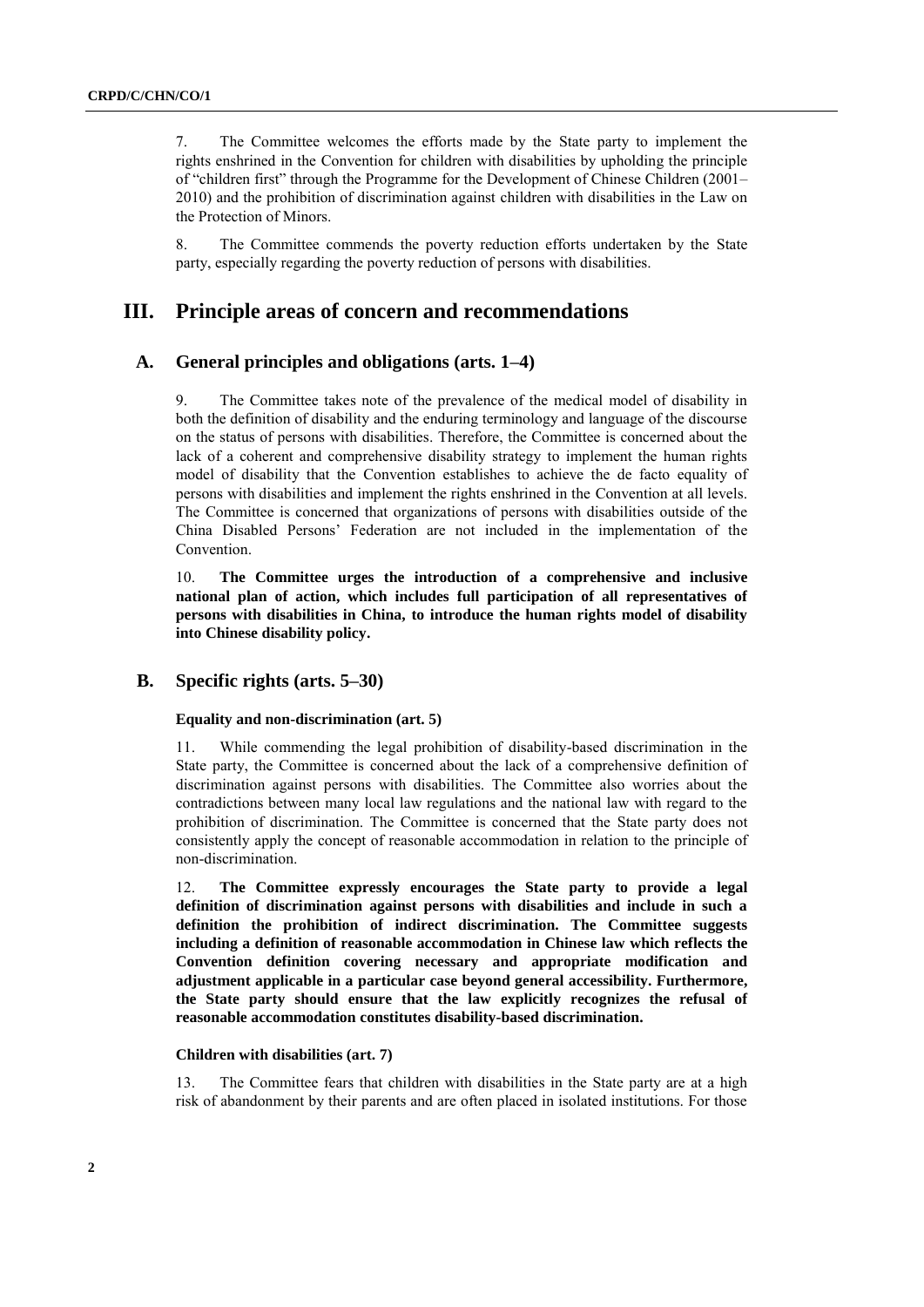children with disabilities living at home in rural areas, the Committee is concerned at the lack of community-based services and assistance.

14. **The Committee urges the State party to take measures to fight the widespread stigma in relation to boys and girls with disabilities and revise their strict family planning policy, so as to combat the root causes for the abandonment of boys and girls with disabilities. It asks the State party to provide sufficient community-based services and assistance also in rural areas.**

#### **Awareness-raising (art. 8)**

15. The Committee is concerned that the medical model of disability prevails in the awareness-raising attempts of the State party, which is not in accordance with the spirit of the Convention. It is especially concerned with awareness-raising events such as the "All-China Occupational Skills Contest for Persons with Disabilities" and the "Million Young Volunteers to Help Persons with Disabilities" programme that depict persons with disabilities as helpless and dependent human beings segregated from the rest of society.

16. **The Committee wishes to again remind the State party of the Convention's human rights model of disability and asks the State party to promote this concept of persons with disabilities as independent and autonomous rights holders in its awareness-raising programmes. It urges the State party to inform all persons with disabilities, especially those living in rural areas, of their rights, specifically the right to receive minimum welfare subsidies and the right to attend school. The Committee recommends the State party introduce an awareness-raising programme that shows the society positive perceptions of persons with disabilities.**

#### **Accessibility (art. 9)**

17. While appreciating the State party's advancements concerning accessibility in urban areas, the Committee takes note of the lack of information concerning both the accessibility in rural areas and the effects of non-compliance with accessibility measures and monitoring and evaluating accessibility

18. **The Committee asks the State party to provide such information in its next report. Considering the large proportion of persons with disabilities who live in rural areas (75 per cent), it specifically urges the State party to ensure that accessibility is guaranteed not only in urban, but also in rural areas. It also asks the State party not to restrict the barrier-free infrastructure to environments often frequented by persons with disabilities.**

### **Right to life (art. 10)**

19. The Committee expresses its utmost concern about the abduction of persons with intellectual disabilities, most of them children, and the staging of "mining accidents" in Hebei, Fujian, Liaoning and Sichuan, resulting in the victim's death in order to claim compensation from the mine owners.

20. **The Committee strongly urges the State party to continue investigating these incidents and prosecute all those responsible, and impose appropriate sanctions. It also asks the State party to implement comprehensive measures to prevent further abductions of boys with intellectual disabilities and provide remedies to the victims.** 

#### **Equal recognition before the law (art. 12)**

21. The Committee is concerned about the system for establishing legal guardianship, which is not in compliance with article 12 of the Convention. It takes note of the complete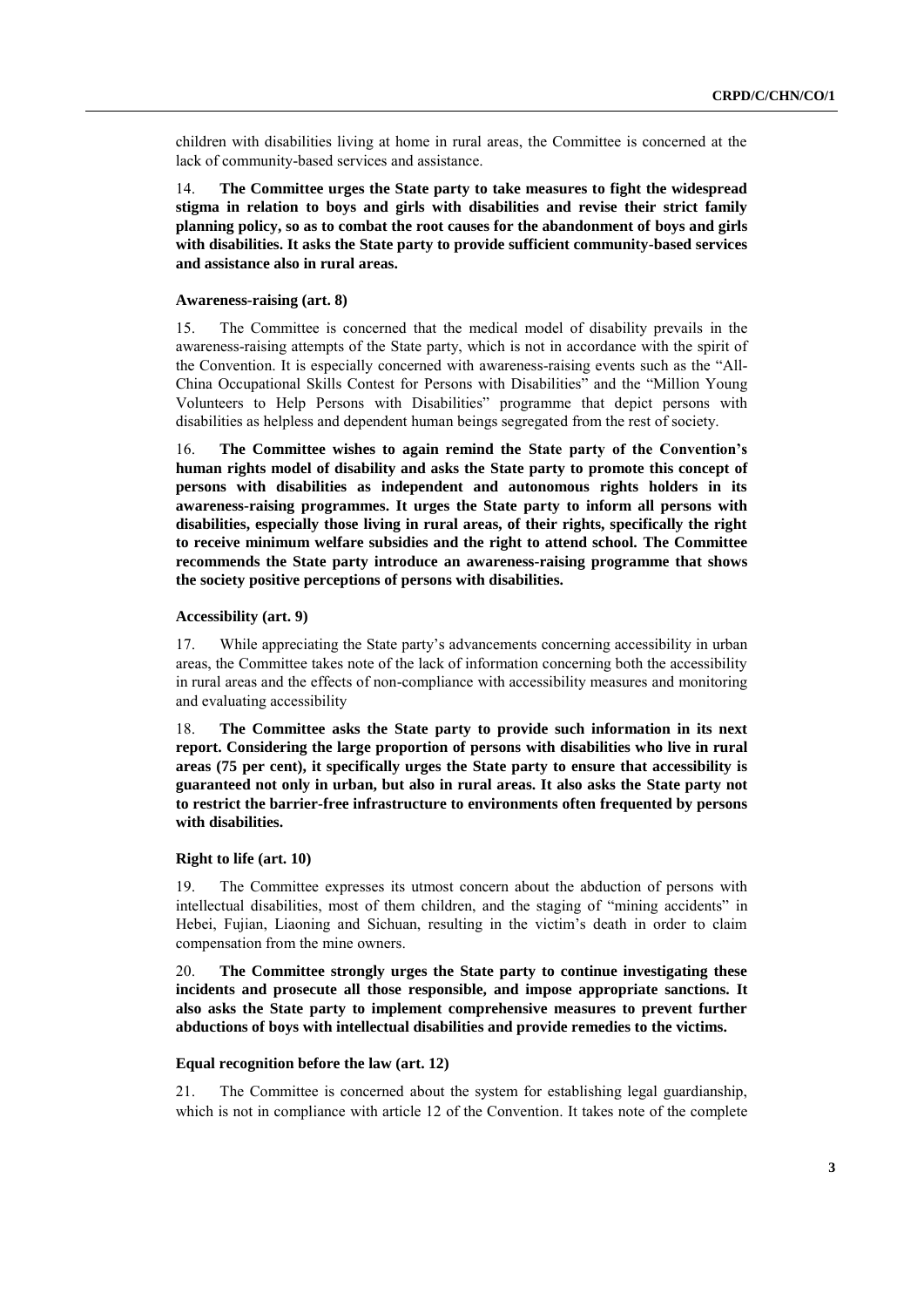absence of a system of supported decision-making measures which recognize the rights of persons with disabilities to make their own decisions and to have their autonomy, will and preferences respected.

22. **The Committee urges the State party to adopt measures to repeal the laws, policies and practices which permit guardianship and trusteeship for adults and take legislative action to replace regimes of substituted decision-making by supported decision making, which respects the person's autonomy, will and preferences, in the exercise of one's legal capacity in accordance with article 12 of the Convention. In addition, the Committee recommends that the State party, in consultation with organizations of persons with disabilities, prepare, legislate and implement a blueprint for a system of supported decision-making, which includes:**

**(a) Recognition of all persons' legal capacity and right to exercise it;**

**(b) Accommodations and access to support where necessary to exercise legal capacity;**

**(c) Regulations to ensure that support respects the person's autonomy, will and preferences and establishment of feedback mechanisms to ensure that support is meeting the person's needs;**

**(d) Arrangements for the promotion and establishment of supported decision-making.**

#### **Access to justice (art. 13)**

23. While appreciating the establishment of legal aid service centres for persons with disabilities, the Committee notes that these service centres often lack the necessary resources and do not operate on an independent basis. The Committee is concerned that neither the criminal nor the civil procedure laws in China are accessible for the use of persons with disabilities on an equal basis with others and, instead, patronizing measures are put into place, such as the designation of public defenders that treat the person concerned as if they lacked legal capacity.

24. **The Committee suggests that the State party allocate the necessary human and financial resources to the legal aid service centres. It asks the State party to ensure that these centres safeguard the access to justice of persons with disabilities independently and in practice, including below the county level. The Committee suggests that the State party reviews its procedural civil and criminal laws in order to make mandatory the necessity to establish procedural accommodation for those persons with disabilities who intervene in the judicial system can do it as subject of rights and not as objects of protection.**

#### **Liberty and security of the person (art. 14)**

25. The Committee is concerned that the deprivation of liberty on the grounds of disability is allowed in the State party, and that involuntary civil commitment is perceived as a tool to maintain the public order. In this context, the Committee finds it disturbing that many persons with actual or perceived impairments are involuntarily committed to psychiatric institutions for various reasons, such as being petitioners. In addition, the Committee is concerned that many persons who indeed live with intellectual and psychosocial impairments and require a high level of support lack the adequate resources for their medical and social care and are thus permanently confined at home.

26. **The Committee recommends the abolishment of the practice of involuntary civil commitment based on actual or perceived impairment. In addition, the**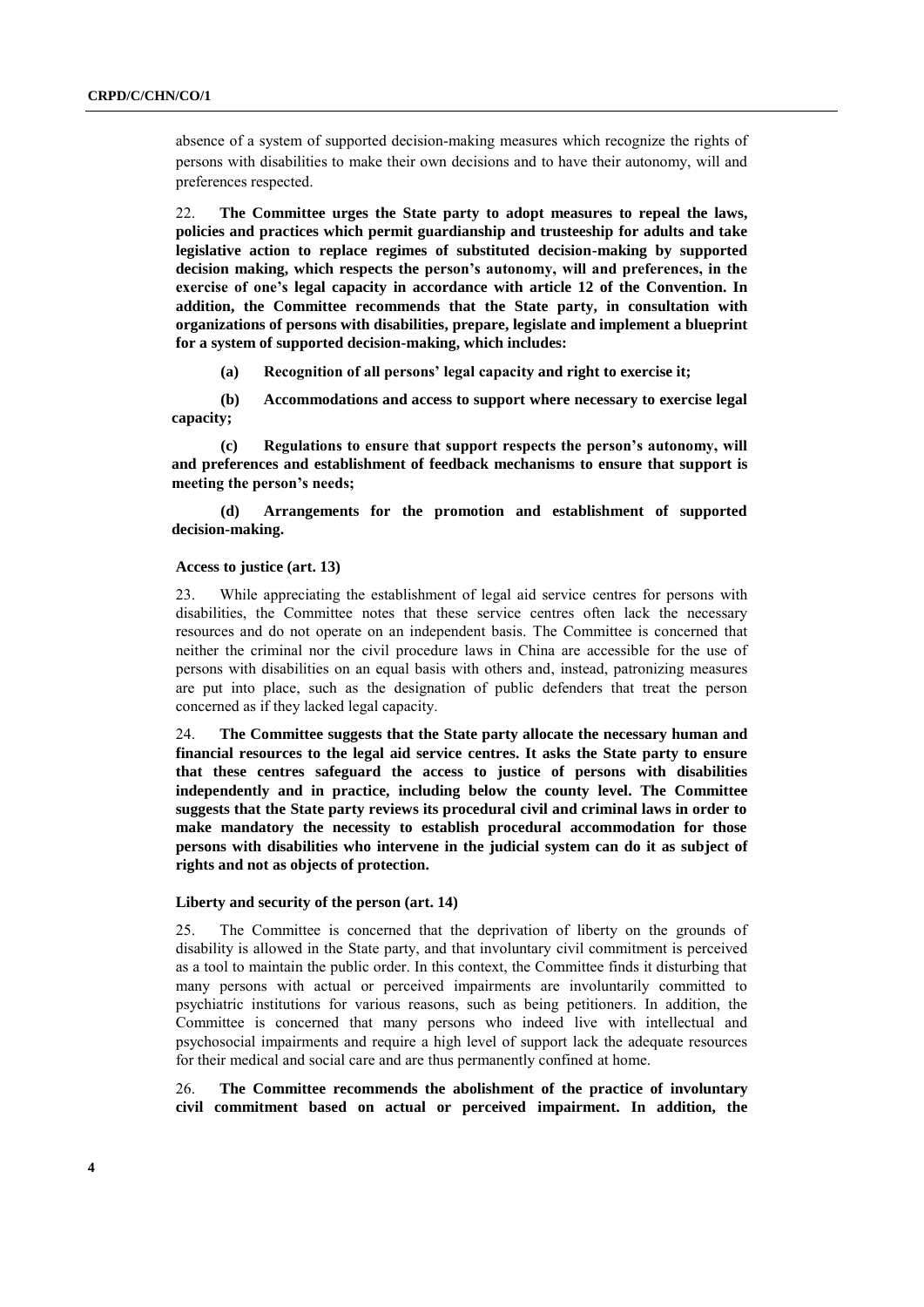**Committee asks the State party to allocate more financial resources to persons with intellectual and psychosocial disabilities who require a high level of support, in order to ensure social support and medical treatment outside their own home when necessary.** 

#### **Freedom from torture (art. 15)**

27. For those involuntarily committed persons with actual or perceived intellectual and psychosocial impairments, the Committee is concerned that the "correctional therapy" offered at psychiatric institutions represents inhuman and degrading treatment. Further, the Committee is concerned that not all medical experimentation without free and informed consent is prohibited by Chinese law.

28. **The Committee urges the State party to cease its policy of subjecting persons with actual or perceived impairments to such therapies and abstain from involuntarily committing them to institutions. Further it urges the State party to abolish laws which allow for medical experimentation on persons with disabilities without their free and informed consent.**

### **Freedom from exploitation, violence, and abuse (art. 16)**

29. The Committee is deeply troubled by the reported incidents of abduction and forced labour of thousands of persons with intellectual disabilities, especially children, such as the occurrence of slave labour in Shanxi and Henan.

30. **The Committee strongly urges the State party to continue investigating these incidents and prosecute the perpetrators. The Committee asks the State party to implement comprehensive measures to prevent further abductions of persons with intellectual disabilities and provide remedies to the victims, by including data collection on the prevalence of exploitation, abuse and violence against persons with disabilities.** 

#### **Right to live independently and live in the community (art. 19)**

31. The Committee is concerned about the high number of persons with disabilities living in institutions and about the fact that China maintains institutions with up to 2,000 residents. Such institutions are not in compliance with article 19 of the Convention. The Committee is further concerned about the existence of lepers colonies, where people with leprosy live in isolation

32. **The Committee recommends taking immediate steps to phase out and eliminate institutional-based care for people with disabilities. Further, the Committee recommends that State party consult with organizations of persons with disabilities on developing support services for persons with disabilities to live independently in accordance with their own choice. Support services should also be provided to persons with a high level of support needs. In addition, the Committee suggests that the State party undertake all necessary measures to grant people with leprosy the medical treatment needed and to reintegrate them into the community, thereby eliminating the existence of such lepers' colonies.** 

#### **Respect for home and the family (art. 23)**

33. The Committee is deeply concerned that both the State party's laws and its society accept the practice of forced sterilization and forced abortion on women with disabilities without free and informed consent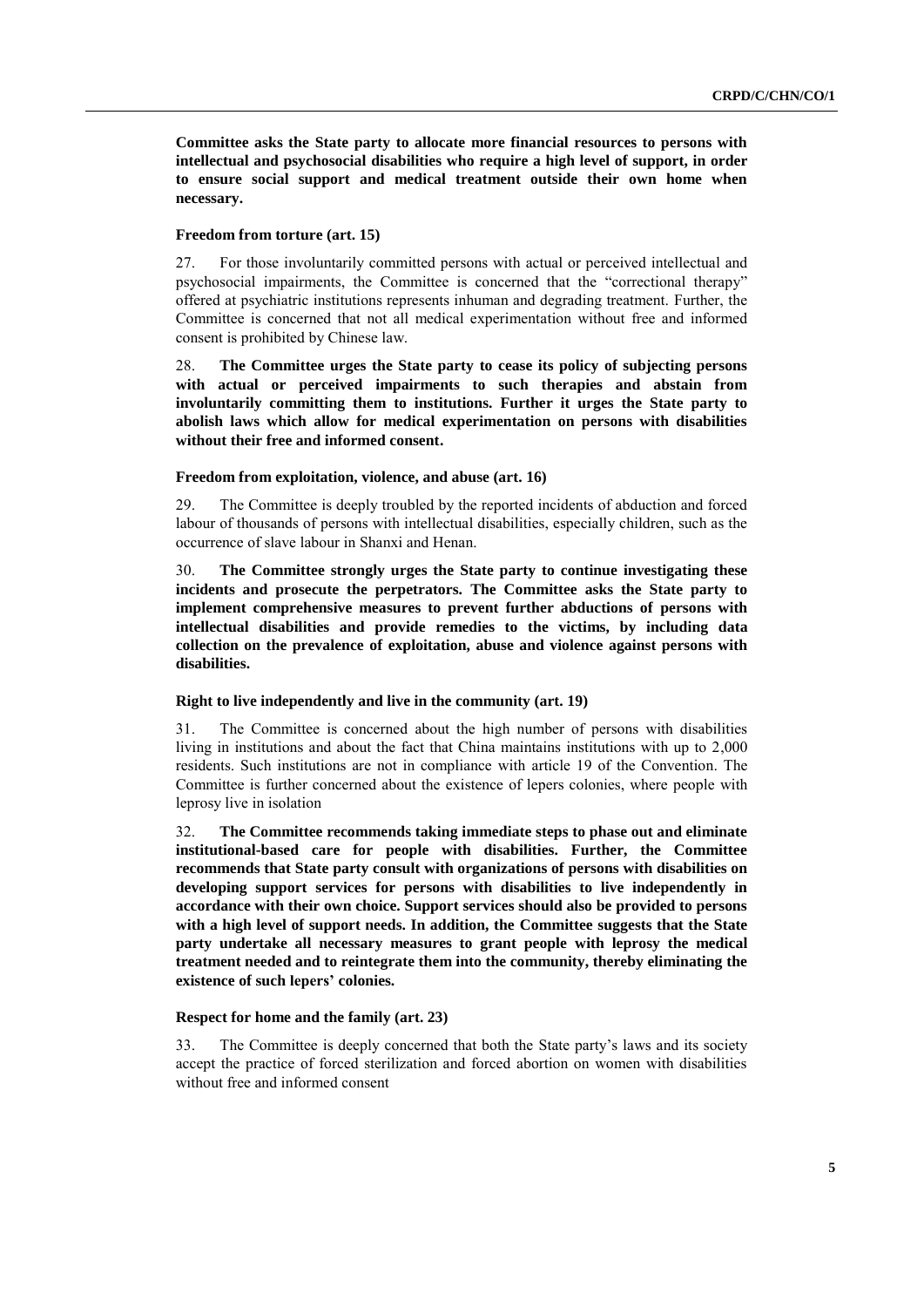### 34. **The Committee calls upon the State party to revise its laws and policies in order to prohibit compulsory sterilization and forced abortion on women with disabilities.**

#### **Education (art. 24)**

35. The Committee is concerned about the high number of special schools and the State party's policy of actively developing these schools. The Committee is especially worried that in practice only students with certain kinds of impairments (physical disabilities or mild visual disabilities) are able to attend mainstream education, while all other children with disabilities are forced to either enrol in a special school or drop out altogether.

36. **The Committee wishes to remind the State party that the concept of inclusion is one of the key notions of the Convention and should be especially adhered to in the field of education. In this regard, the Committee recommends that the State party reallocate resources from the special education system to promote the inclusive education in mainstream schools, so as to ensure that more children with disabilities can attend mainstream education.** 

#### **Right to health (art. 25)**

37. The Committee is concerned about the current involuntary commitment system in the State party. It takes note of the Draft Mental Health Act and the ordinances of six major cities in the State party on mental health which do not respect the individual will of persons with disabilities.

38. **The Committee advises the State party to adopt measures to ensure that all health care and services provided to persons with disabilities, including all mental health care and services, is based on the free and informed consent of the individual concerned, and that laws permitting involuntary treatment and confinement, including upon the authorization of third party decision-makers such as family members or guardians, are repealed. It recommends that the State party develop a wide range of community-based services and supports that respond to needs expressed by persons with disabilities, and respect the person's autonomy, choices, dignity and privacy, including peer support and other alternatives to the medical model of mental health**

#### **Rehabilitation and habilitation (art. 26)**

39. The Committee is concerned with the imposition of rehabilitation and habilitation measures on persons with disabilities, especially persons with psychosocial or intellectual disabilities, without their informed consent.

40. **The Committee recommends that rights based approach to rehabilitation and habilitation be put in place and ensure that such programmes promote the informed consent of individuals with disabilities and respects their autonomy, integrity, will and preference.**

#### **Work and employment (art. 27)**

41. While observing the existence of a quota system, the Committee worries that this system does not effectively address the chronic problem of unemployment among persons with disabilities or the deep-rooted causes of discrimination in employment. Specifically, the Committee is concerned that often the employment offered is only of symbolic value or that companies and Government bodies frequently opt to pay the employment levy rather than employing persons with disabilities. The Committee is also concerned about the practice of reserved employment (such as the field of "blind massage"), which discriminates against persons with disabilities in their vocational and career choices.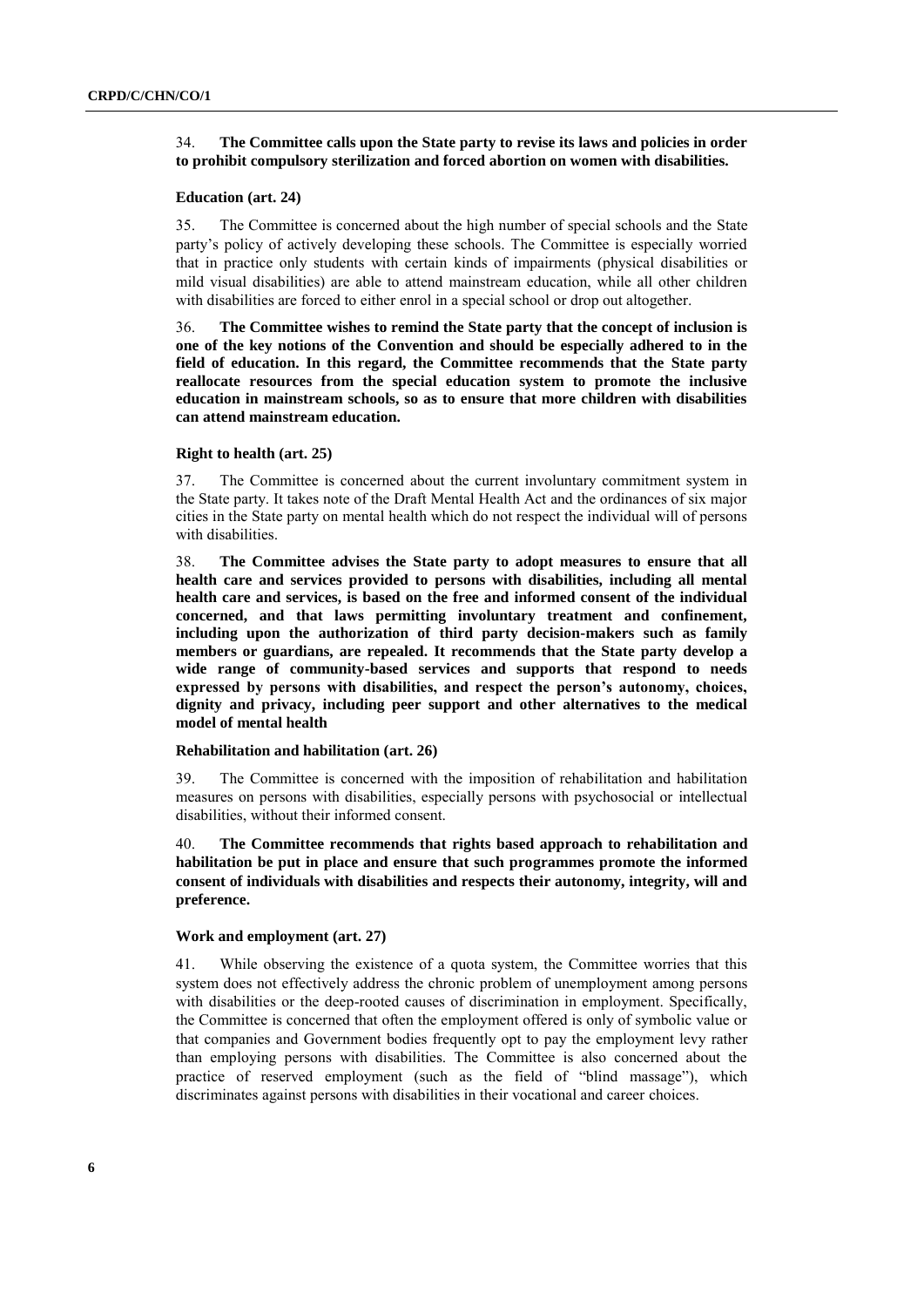42. **The Committee recommends that the State party undertake all necessary measures to ensure the persons with disabilities freedom of choice to pursue vocations according to their preferences. It suggests that the State party create more working opportunities and enact legislature, so that companies and State organs employ more persons with disabilities.**

### **Adequate standard of living and social protection (art. 28)**

43. While appreciating the existence of a policy of poverty reduction and providing benefits and subsidies, the Committee is concerned about the gap in receiving such benefits between the persons with disabilities living in rural and urban areas.

44. **The Committee recommends that the State party increase measures to remedy the gap for the awarding of benefits between rural and urban areas and take steps to ensure that persons with disabilities – regardless of how they acquire their disability – have immediate access to certification and benefits. It asks the State party to specifically inform persons with disabilities in rural areas of their right to benefits and develop a system to prevent the corruption in the context of allocation and distribution of welfare benefits by local officials.**

### **Participation in political and public life (art. 29)**

45. The Committee is concerned with article 26 of the Election Law, which excludes citizens with intellectual and psychosocial impairments from the voting process.

46. **The Committee recommends that the State party revise article 26 of the Election Law to ensure that all persons with disabilities have the right to vote on an equal basis with others.** 

### **C. Specific obligations (arts. 31–33)**

#### **Statistics and data (art. 31)**

47. The Committee takes note that disaggregated appropriate information, including statistical and research data which enables the State party to formulate and implement policies to give effect to the Convention, is often not available due to laws and regulations on guarding State's secrets as revised in 2010.

48. **The Committee recommends reviewing the secrecy laws and appropriately revising them so that information on issues and problems regarding the implementation of the Convention – e.g. the number of sterilized women with disabilities or the number of involuntary commitments to institutions – can be publicly discussed. The Committee reminds the State party that this information should be accessible to persons with disabilities.**

#### **National implementation and monitoring (art. 33)**

49. The Committee is concerned at the overall absence of independent bodies and organizations of persons with disabilities systematically involved in the process of implementing the Convention. Considering that the China Disabled Persons' Federation remains the sole official representative of persons with disabilities in the State party, the Committee is concerned about the participation of civil society. In addition, the Committee wonders which body or organization in China is designated the independent national monitoring mechanism as required by article 33, paragraph 2, of the Convention.

50. **The Committee strongly recommends that the State party revise article 8 of the Law on the Protection of Disabled Persons, thus allowing non-governmental**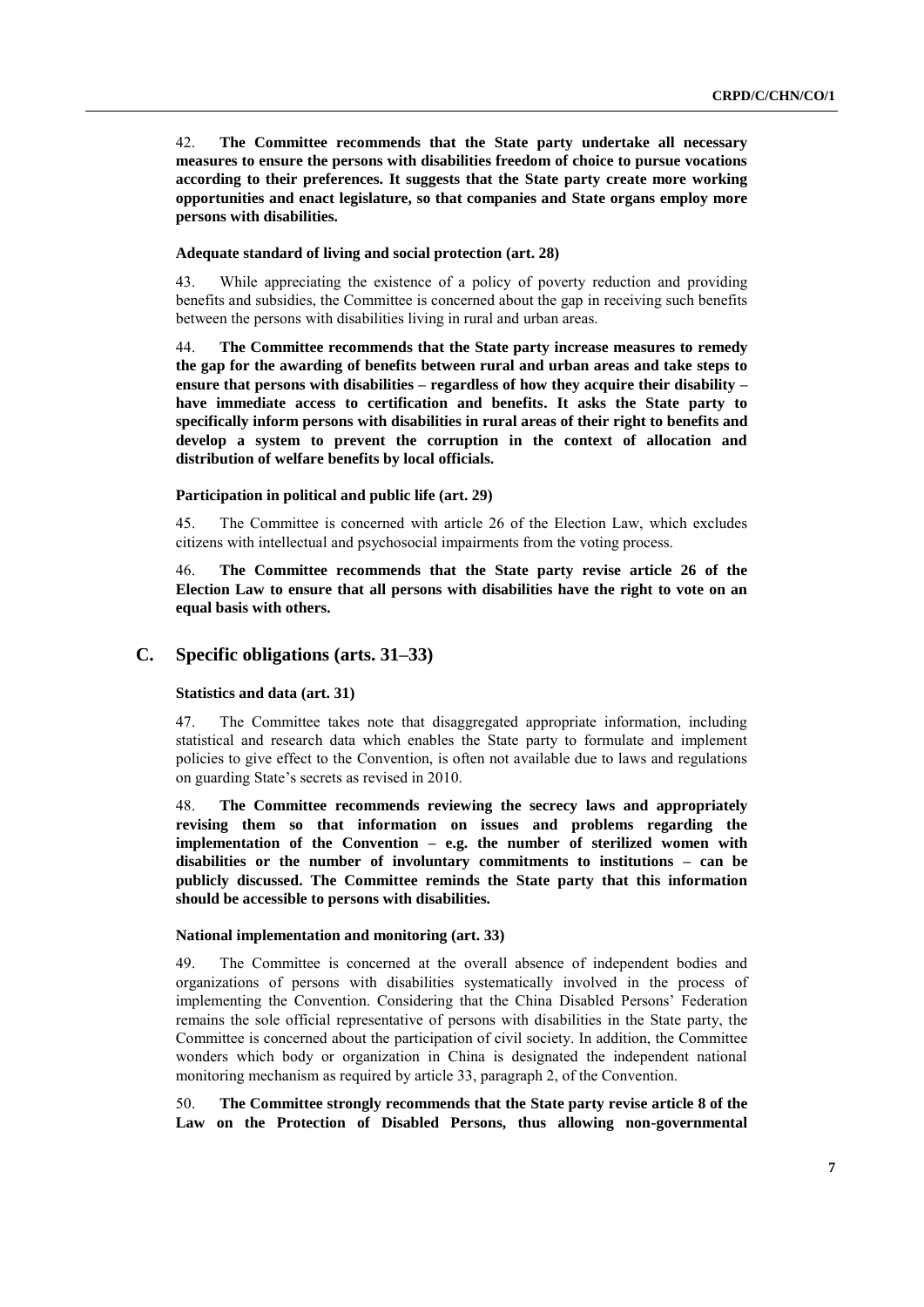**organizations other than the China Disabled Persons' Federation to represent the interests of disabled people in the State party and be involved in the monitoring process. It further recommends the establishment of an independent national monitoring mechanism in line with article 33, paragraph 2, of the Convention and in accordance with the principles relating to the status of national institutions for the promotion and protection of human rights (Paris Principles).**

## **IV. Hong Kong, China**

### **A. Positive aspects**

51. The Committee appreciates the introduction of affirmative measures of action for persons with disabilities in Hong Kong, China, such as the Disability Allowance.

52. The Committee welcomes the awarding of Learning Support Grants, under which schools receive a certain sum for each student with "special educational needs".

### **B. Principle areas of concern and recommendations**

### **1. General principles and obligations (arts. 1–4)**

53. The Committee regrets the outdated eligibility standard in the Disability Allowance Scheme and lack of unity in the various definitions of disability that have been adopted in different pieces of legislation and by Government bureaux and departments.

54. **The Committee encourages Hong Kong, China, to revise the inappropriate eligibility standard and to adopt definition of persons with disabilities that adequately reflects article 1 and the human rights model of the Convention.**

#### **2. Specific rights (arts. 5–30)**

#### **Equality and non-discrimination (art. 5)**

55. The Committee is concerned about the rather passive role adopted by the Equal Opportunities Commission, which is responsible for monitoring and executing the Disability Discrimination Ordinance.

### 56. **The Committee recommends that the Equal Opportunities Commission review its role and assume a more proactive part, especially when handling complaint cases.**

#### **Women with disabilities (art. 6)**

57. The Committee is concerned about the discrimination faced by women and girls with disabilities and the lack of action of the government of Hong Kong, China, to reduce the occurrence of discrimination, such as neglecting article 6 in the promotion of the Convention. The Committee is also troubled by the repeated occurrence of domestic violence against women and girls with disabilities.

58. **The Committee recommends that the Women's Commission of Hong Kong, China, should integrate the amelioration of the living situation of women and girls with disabilities into their mandate and include a representative of women with disabilities in its Commission. It also asks Hong Kong, China, to raise awareness on article 6 of the Convention, so as to ensure that women with disabilities enjoy their rights on an equal basis with men. In addition, the Committee calls upon Hong Kong,**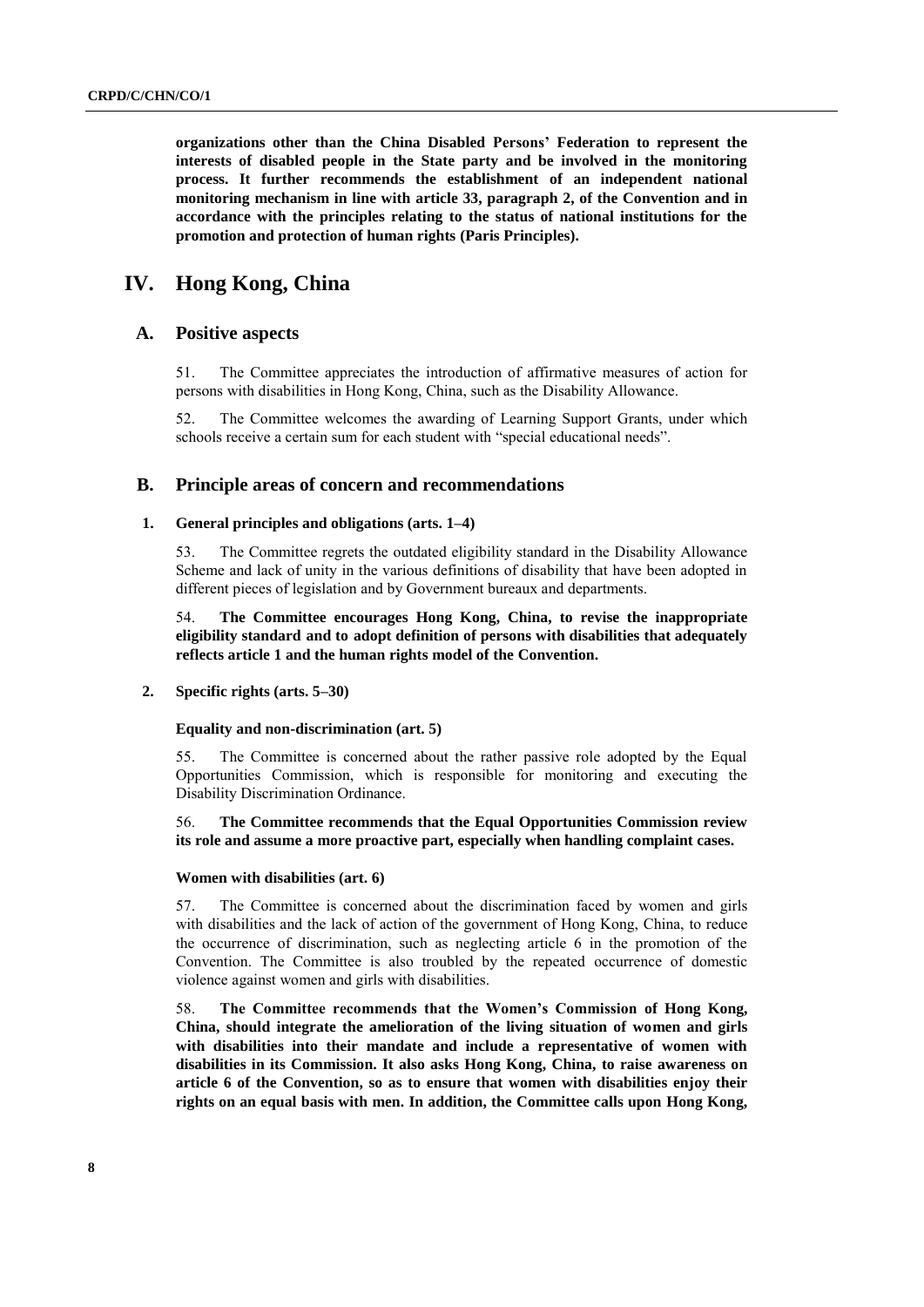**China, to prevent domestic violence against women with disabilities and to prosecute and punish the perpetrators and all those responsible.**

#### **Children with disabilities (art. 7)**

59. While commending the assessment and early education service offered by the government of Hong Kong, China, the Committee is concerned that the services provided are not sufficient to match the overwhelming demand.

60. **The Committee recommends that Hong Kong, China, allocate more resources to the services provided for children with disabilities in order to ensure that they are able to develop to their full potential.** 

#### **Accessibility (art. 9)**

61. While noting that Hong Kong, China, has improved the barrier-free access of government buildings, leisure and cultural facilities and public housings in recent years, the Committee is concerned that persons with disabilities still face difficulties in terms of accessibility. The Committee especially regrets that the building standards set out in the "Design Manual – Barrier-Free Access" do not apply retroactively and that they are not applicable to premises under the management of the government or the housing authority. The Committee is concerned that the monitoring mechanism to evaluate the accessibility of buildings is insufficient, thus restricting the ability of persons with disabilities to live independently in the community.

62. **The Committee encourages Hong Kong, China, to continue reviewing the "Design Manual – Barrier-Free Access" and apply these standards retroactively to premises under the management of the government or the housing authority as well. It recommends that Hong Kong, China, strengthen the monitoring process of accessibility.** 

#### **Right to life (art. 10)**

63. The Committee is concerned about the heightened suicide risk among persons with intellectual or psychosocial disabilities (35 per cent of the overall suicide rate in Hong Kong, China).

64. **The Committee calls upon Hong Kong, China, to provide the necessary psychological treatment based on free and informed consent of the person and counselling to these persons. The Committee recommends a regular assessment of their suicide risk.** 

#### **Freedom from exploitation, violence, and abuse (art. 16)**

65. The Committee is concerned about the incidents of women and girls with intellectual disabilities being subjected to sexual violence.

66. **The Committee suggests that Hong Kong, China, continue investigating these incidents and prosecute the perpetrators and all those responsible. It also recommends that sex education be taught to children and adolescents with intellectual disabilities and that the law enforcement personnel be trained on handling violence against women and girls with disabilities.** 

67. In addition, while the Committee does not consider shelter workshops as a good way to implement the Convention, it also finds the daily allowance for persons with disabilities in shelter workshops to be too low and bordering exploitation.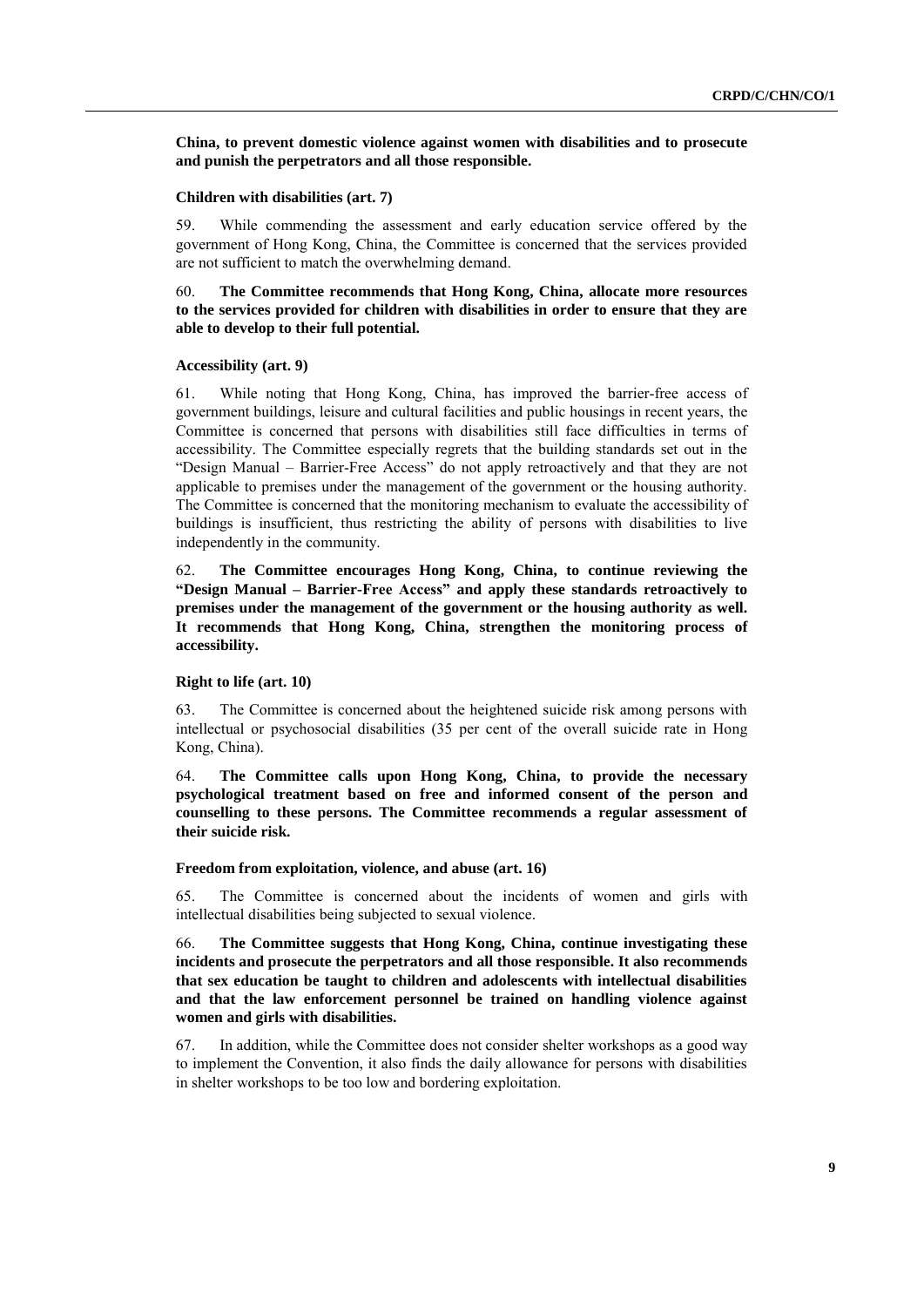68. **The Committee recommends that Hong Kong, China, enact legislation to raise the daily allowance for persons with disabilities in shelter workshops, so as to prevent their exploitation.** 

#### **Right to live independently and live in the community (art. 19)**

69. The Committee is concerned about the shortage on sublet residential homes. It is also worried about the lack of premises for District Support Centres, whose aim is to strengthen the ability of persons with disabilities to live at home in their own community and be integrated into society.

70. **The Committee suggests that Hong Kong, China, allocate more resources to setting up more sublet mainstream residential homes and strengthening policies promoting establishment of accessible living facilities to secure the de facto possibility of free choice of accommodation. It calls upon Hong Kong, China, to ensure that the District Support Centres receive the necessary funds and premises in order to enable persons with disabilities to live in the community.** 

#### **Freedom of expression and opinion, and access to information (art. 21)**

71. The Committee takes note of the difficult situation of persons with hearing impairments in accessing information due to lack of official recognition of the significance of sign language by Hong Kong, China. The Committee is concerned about the lack of training for and services provided by sign-language interpreters.

### 72. **The Committee recommends that Hong Kong, China, increase training for and the services provided by sign-language interpreters. It should also recognize the public examination and assessment of such interpreters.**

#### **Education (art. 24)**

73. While commending the Integrated Education Plan to help students with disabilities study in mainstream schools, the Committee is concerned about its implementation. The Committee worries that the teacher-student ratio is too high and that the training for teachers in special education needs is inadequate. In addition, the Committee is troubled by the low number of students with disability in tertiary education, due to lack of a coherent education policy.

74. **The Committee recommends a review of the effectiveness of the Integrated Educated Plan and the improvement of the teacher-student ratio, as well as the training of teachers in special education needs and reasonable accommodation. The Committee urges Hong Kong, China, to provide sufficient resources to ensure the accessibility in tertiary education.** 

### **Right to health (art. 25)**

75. The Committee is troubled by the fact that the demand for public medical services is higher than the supply. The Committee is also concerned about the fact that many insurance companies reject the applications of persons with disabilities, thus leaving them unable to pay the medical fees.

76. **The Committee suggests that Hong Kong, China, allocate more human and financial resources to the public medical services and arrange the cooperation of the insurance companies.**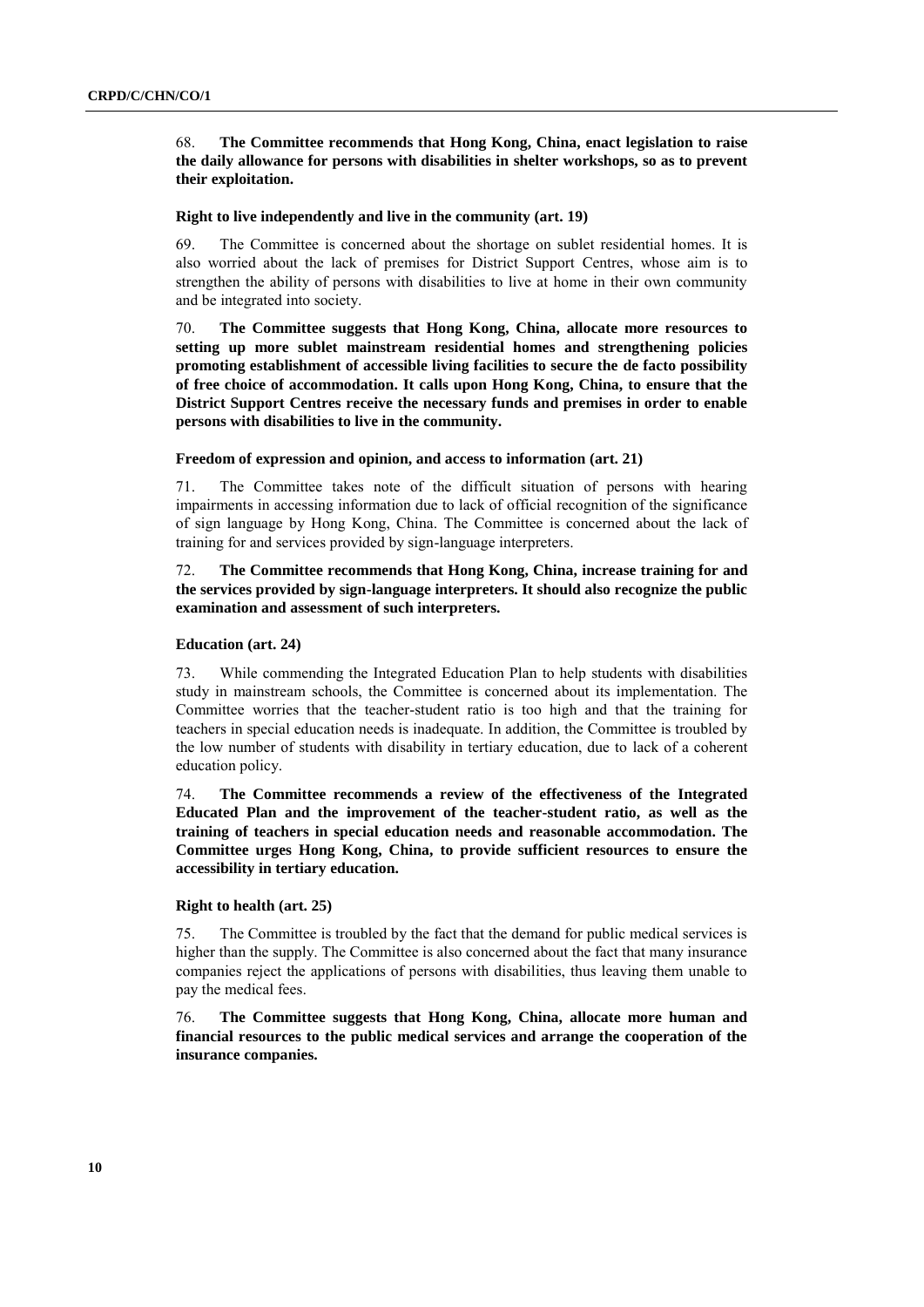#### **Work and employment (art. 27)**

77. The Committee is concerned about the high unemployment rate of persons with disabilities in Hong Kong, China, and that their average salary ranks well below that of persons without disabilities. The Committee is also troubled by the low number of civil servants with disabilities.

78. **The Committee recommends that Hong Kong, China, introduce affirmative actions to promote the employment of persons with disabilities, inter alia, to prioritize the employment of persons with disabilities as civil servants.** 

#### **Adequate standard of living and social protection (art. 28)**

79. The Committee is concerned about the family-based assessment for application and eligibility to receive the Comprehensive Social Security Assistance. In addition, the Committee is worried about the different standards employed by doctors in approving the disability allowance.

80. **The Committee suggests that Hong Kong, China, replace the family-based assessment with an individual-based one in order to determine the eligibility to receive the Comprehensive Social Security Assistance. The Committee also recommends that Hong Kong, China, introduce uniform standards for approving the disability allowance.**

#### **Participation in political and public life (art. 29)**

81. The Committee is concerned about the low number of persons with disabilities holding public offices and the inaccessibility of some polling stations for voters with disabilities.

82. **The Committee urges Hong Kong, China, to enhance the active participation of persons with disabilities in politics through affirmative action and ensure the accessibility of all voting stations.** 

**3. Specific obligations (arts. 31–33)**

#### **National implementation and monitoring (art. 33)**

83. The Committee is worried by the low rank of the focal point, the Commissioner for Rehabilitation and the lack of an independent monitoring mechanism according to article 33, paragraph 2.

84. **The Committee recommends that Hong Kong, China, strengthen the authority of the Commissioner for Rehabilitation and set up an independent monitoring mechanism that involves the active participation of persons with disabilities and their representative organizations.** 

### **V. Macao, China**

### **A. Positive aspects**

85. The Committee welcomes the establishment of the Commission against Corruption, which has Ombudsman functions for the rights of persons with disabilities.

86. The Committee appreciates that persons with disabilities in Macao, China, are able to receive several subsidies as social protection.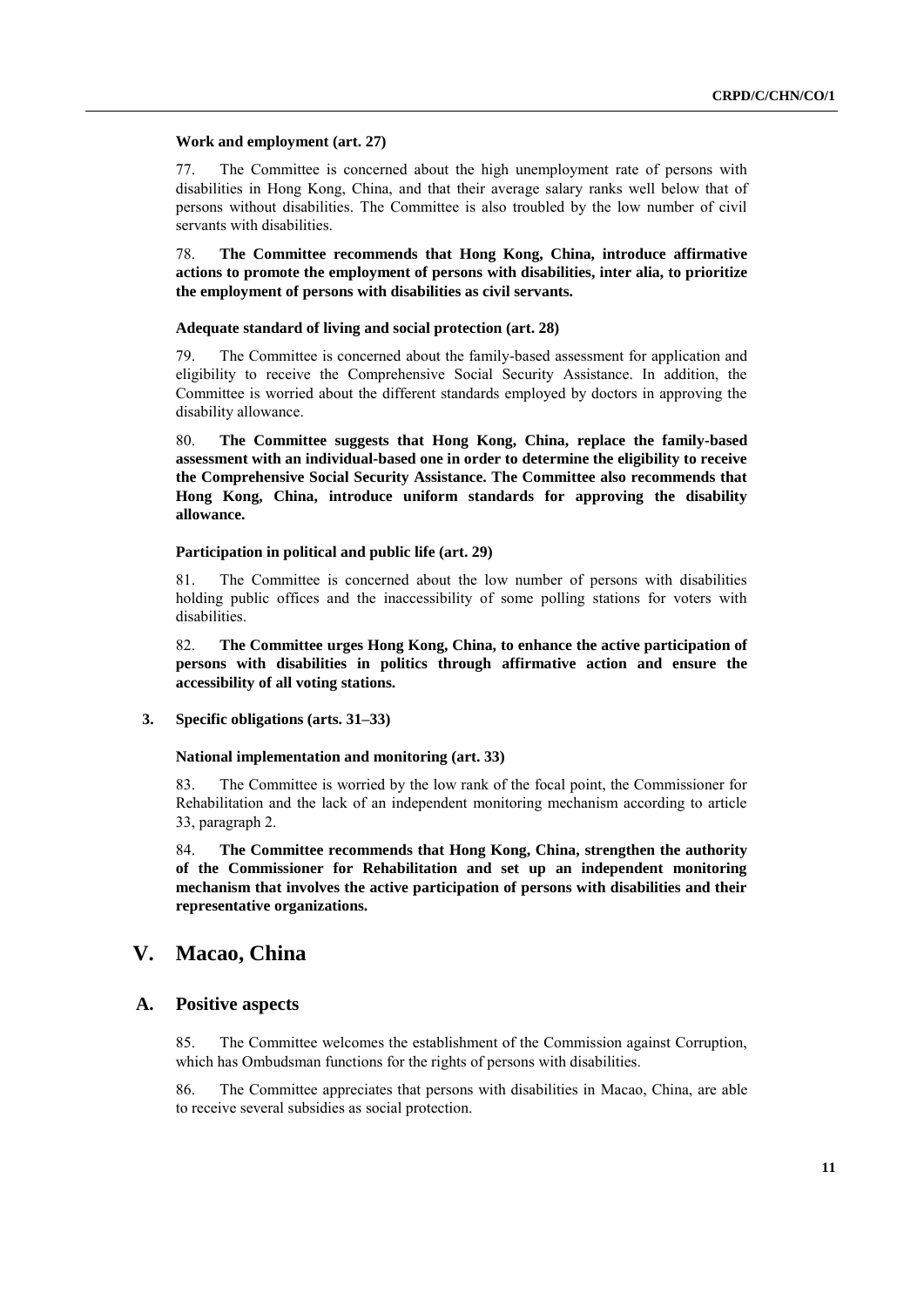87. The Committee commends article 5 (f) of Decree-Law 33/99/M, which stipulates the mandatory information of persons with disabilities of their rights and the existing structures assigned to provide them assistance.

#### **B. Principle areas of concern and recommendations**

### **1. Specific rights (arts. 5–30)**

#### **Equality and non-discrimination (art. 5)**

88. The Committee is concerned about the existence of de facto inequality in Macao, China.

89. **The Committee recommends that Macao, China, continue its efforts to ensure equality for persons with disabilities, so as to ensure the implementation of the spirit of the Convention.**

#### **Freedom from exploitation, violence and abuse (art. 16)**

90. The Committee is concerned about the heightened risk of violence against women and girls with disabilities becoming victims of domestic violence and abuse.

91. **The Committee recommends that services and information are made accessible to these victims. It specifically encourages Macao, China, to set up a complaint mechanism and conduct mandatory training for the police force on this issue.** 

#### **Right to live independently and live in the community (art. 19)**

92. The Committee is concerned that the right to live independently and in the community has not yet been fully achieved in Macao, China.

93. **The Committee urges Macao, China, to prioritize the implementation of this right and shift from institutionalization to in-home or residential living, as well as provide other community support services.**

#### **Education (art. 24)**

94. The Committee is concerned that the number of students with special educational needs in a non-inclusive environment is higher than that in an inclusive one. The Committee is also troubled by the low number of students with disabilities attending tertiary education.

95. **The Committee wishes to remind Macao, China, that the concept of inclusive education is essential to the implementation of article 24 and should be the rule rather than an exception. The Committee calls upon Macao, China, to continue making tertiary education more accessible to students with disabilities.**

#### **Work and employment (art. 27)**

96. The Committee is concerned that employees with disabilities only account for 0.3 per cent of the total employed population.

97. **The Committee recommends Macao, China, to introduce more affirmative action to enable persons with disabilities to find employment.**